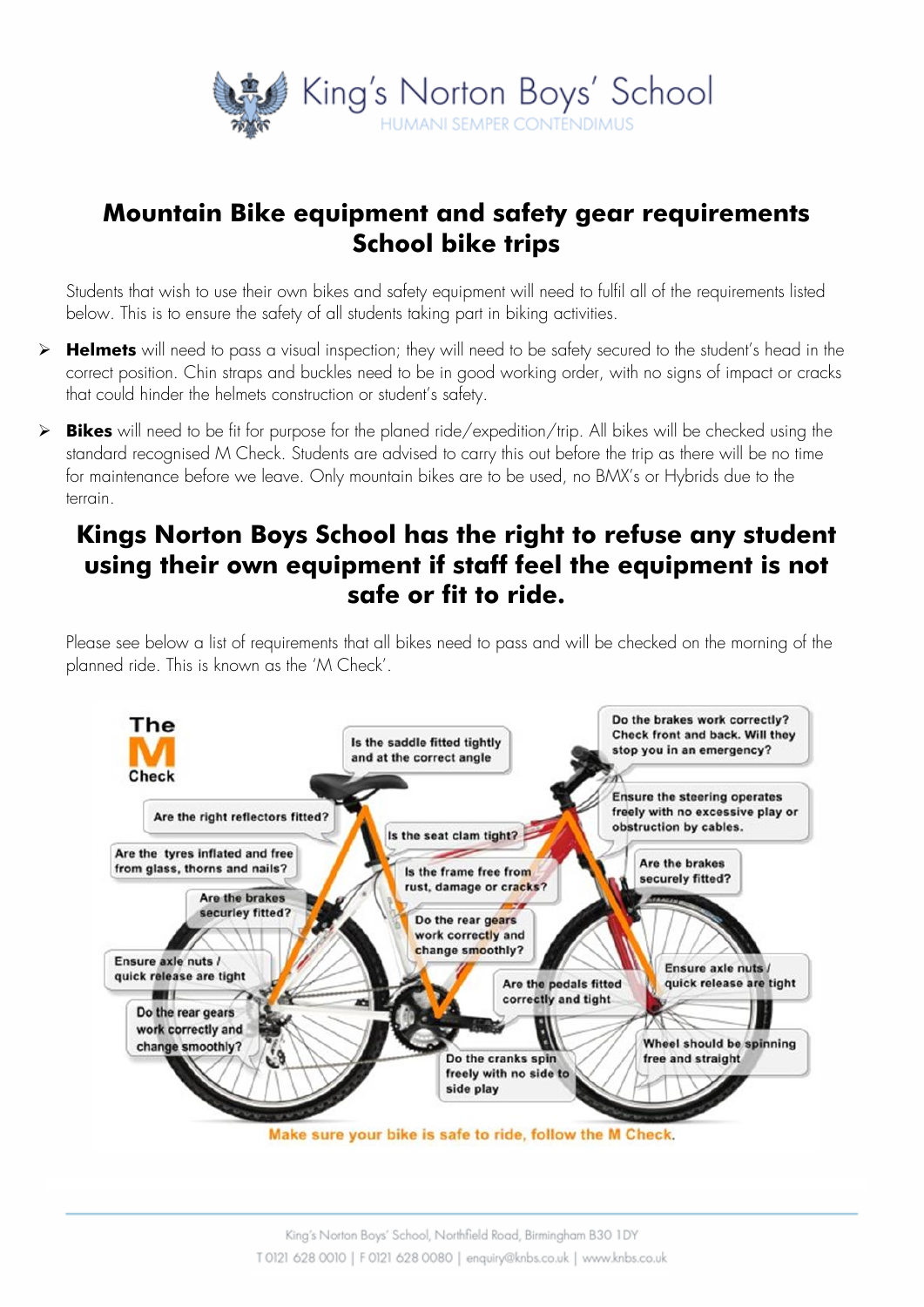#### **1. Rear wheel**

It should be tightly fitted and the quick release lever secured in the closed position. Not all wheels will have quick release levers. If the wheel is not quick release, check that the nuts on both sides of the wheel are secure.

### **2. Spokes**

Should be of equal tension and not loose. Pluck each spoke with your finger. The sound from each spoke should be very similar.

#### **3. Air in tyres**

If the tyre is soft, then attach your pump to the valve and pump up. Note: There are two types of valve fitting – Presta (long and thin), and Schrader (thicker and slightly shorter). Recommended tyre pressure is usually written somewhere on the tyre.

## **4. Saddle**

Check your seat post isn't loose and that you haven't exceeded the limit marked on the seat post. Once you have checked these, use an allen key or quick release to tighten the seat post clamp. Check the seat is secure by giving it another check once you have finished.

## **5. Chain**

Should be clean and oiled. Keeping your chain clean and oiled is important for the smooth running of your bike. Note: Don't use too much oil as this will pick up more dirt and make the chain more difficult to clean.

#### **6. Pedals**

Make sure they spin smoothly and that your cranks are on tight, spin smoothly, and don't creak.

#### **7. Stem**

Check that your front wheel and stem do not move independently, and that your handlebar clamp bolts are tight. Perform this check by standing in front of the bike, holding the front wheel between your knees, and twisting the handlebars. You can prevent any movement by tightening the stem bolts and the handlebar clamp with an allen key.

#### **8. Headset**

Check if there is any rocking or clicking in the headset. Perform this check by firmly grasping the head tube with one hand and applying the front brake with the other hand. This will steady the front of the bike so that you can shake the headset to establish any rocking or clicking in the bearings.

#### **9. Brakes**

Ensure that the front and rear brakes are working properly. If the brake lever pulls against the handlebar grip, the brake cable needs adjusting. This is done by loosening the brake cable anchor bolt, pulling the cable tighter, and tightening the anchor bolt again. Both sides of the brake mechanism should move when the brake is applied. If this is not happening, turn the small adjustor screw on the stationary side until both sides are moving again.